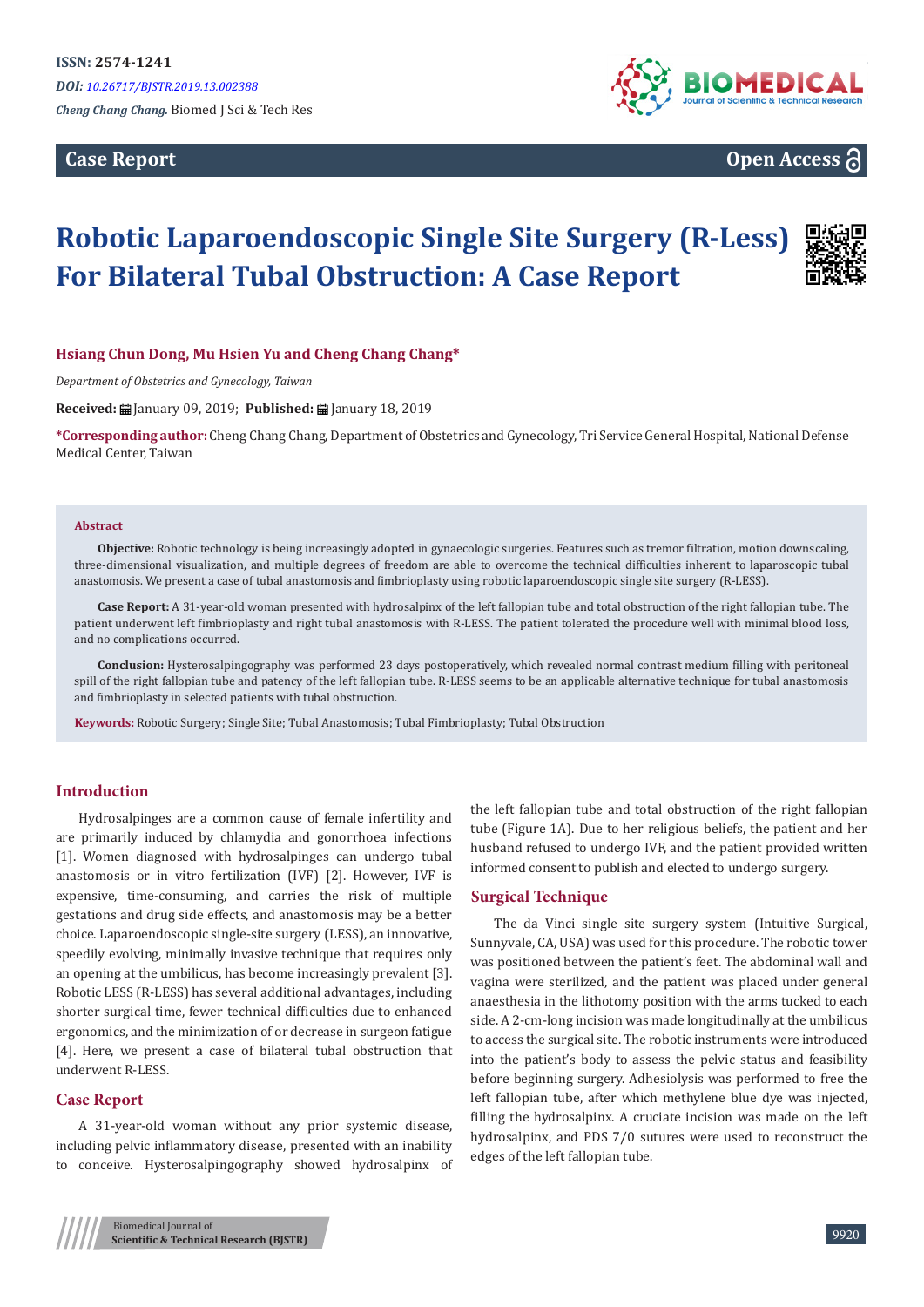We observed a paratubal cyst approximately 5 cm in diameter and a Morgagni cyst on the right adnexa, which were removed. After excision of the right fallopian tube, the ureteral catheter was inserted through the fimbria into the distal fallopian tube. The obstruction at the proximal third of the right fallopian tube was removed, and end-to-end anastomosis was performed with a PDS 7/0 suture. Fimbrioplasty was performed with four PDS 7/0 sutures to reconstruct the right fallopian tube. At the completion of the procedure, the entire pelvis and operation site were irrigated thoroughly to ensure proper haemostasis. Blood loss was minimal, and the patient tolerated the procedure well. The patient had an uneventful recovery and was discharged 48 hours after surgery. Hysterosalpingography performed 23 days postoperatively revealed normal contrast medium filling with peritoneal spill in the right fallopian tube and patency of the left fallopian tube (Figure 1B).



A. Revealed hydrosalpinx of the left fallopian tube and total obstruction of the right fallopian tube. B. Postoperative hysterosalpingography revealed normal contrast medium filling with peritoneal spill in the right fallopian tube and patency in the left fallopian tube.

**Figure 1:** Hysterosalpingography.

### **Discussion**

The laparoscopic approach produces a better reproductive outcome than microsurgery by laparotomy, and has significant advantages, such as less postoperative discomfort, fewer complications, a smaller incisional wound, a shorter recovery time, and earlier resumption of normal activities [5]. Tremor is a significant factor in laparoscopic tubal microsurgery. The distance of the pelvic organs from the trocar sites amplifies tremors and can make micro-suturing difficult. Furthermore, in laparoscopic procedures, the surgeon must adopt an anti-ergonomic position that leads to rapid fatigue [6]. The robotic system facilitated the successful completion of this case by reducing fatigue, filtering tremors, scaling movements, and enabling a constant view of the surgical site.

The da Vinci instrument allows for three-dimensional rotation, providing greater flexibility than a human wrist, allowing for complete reproduction of the surgeon's movement. The sitting position is comfortable, and the chair's arm provides stability during the procedure. Patients may also prefer this approach, as the healed incision remains hidden at the base of the navel. The success of robotic surgery depends on teamwork. The proper establishment of a robotic gynaecologic surgery team is an important concern [7]. The robotic system does not replace surgical skill, but enhances it.

Establishing and integrating the training for robotic surgery into the training program of general gynaecology is advised. R-LESS appears to be feasible and safe for performing tubal anastomosis and fimbrioplasty.

#### **References**

- 1. [Pereira N, Pryor KP, Voskuilen Gonzalez A, Lekovich JP, Elias RT, et al.](https://www.ncbi.nlm.nih.gov/pubmed/28069482) [\(2017\) Ovarian response and](https://www.ncbi.nlm.nih.gov/pubmed/28069482) *in vitro* fertilization outcomes after [salpingectomy: does salpingectomy indication matter? J Minim Invasive](https://www.ncbi.nlm.nih.gov/pubmed/28069482) [Gynecol 24\(3\): 446-454.](https://www.ncbi.nlm.nih.gov/pubmed/28069482)
- 2. [Kim JH, Jeong CJ \(2014\) Single-Port Laparoscopic Tubal Anastomosis.](http://crsls.sls.org/2014-00142/) [CRSLS.](http://crsls.sls.org/2014-00142/)
- 3. [Fader AN, Levinson KL, Gunderson CC, Winder AD, Escobar PF \(2011\)](https://www.ncbi.nlm.nih.gov/pubmed/21197247) [Laparoendoscopic single-site surgery in gynecology: A new frontier in](https://www.ncbi.nlm.nih.gov/pubmed/21197247) [minimally invasive surgery. J Minim Access Surg 7\(1\): 71-77.](https://www.ncbi.nlm.nih.gov/pubmed/21197247)
- 4. [Kavoussi SK, Kavoussi KM, Lebovic DI \(2014\) Robotic-assisted tubal](https://www.ncbi.nlm.nih.gov/pmc/articles/PMC4328106/) [anastomosis with one-stitch technique. J Robot Surg 8\(2\): 133-136.](https://www.ncbi.nlm.nih.gov/pmc/articles/PMC4328106/)
- 5. [Falcone T, Goldberg J, Garcia Ruiz A, Margossian H, Stevens L \(1999\) Full](https://www.ncbi.nlm.nih.gov/pubmed/10194702) [Robotic assistance for laparoscopic tubal anastomosis: a case report. J](https://www.ncbi.nlm.nih.gov/pubmed/10194702) [Laparoendosc Adv Surg Tech A 9\(1\): 107-113.](https://www.ncbi.nlm.nih.gov/pubmed/10194702)
- 6. Göçmen A, Sanlikan F, Uç[ar MG \(2013\) Robot-assisted tubal](https://www.ncbi.nlm.nih.gov/pubmed/23548223) [reanastomosis: Initial experience in a single institution. TJOG 52\(1\): 77-](https://www.ncbi.nlm.nih.gov/pubmed/23548223) [80.](https://www.ncbi.nlm.nih.gov/pubmed/23548223)
- 7. [Shun JT, Chi KL, Pei TF, Yung LL, Cheng CS, et al \(2012\) Robotic surgery](https://www.ncbi.nlm.nih.gov/pubmed/22482963) [in complicated gynecologic diseases: Experience of Tri-Service General](https://www.ncbi.nlm.nih.gov/pubmed/22482963) [Hospital in Taiwan. TJOG 51\(1\): 18-25.](https://www.ncbi.nlm.nih.gov/pubmed/22482963)